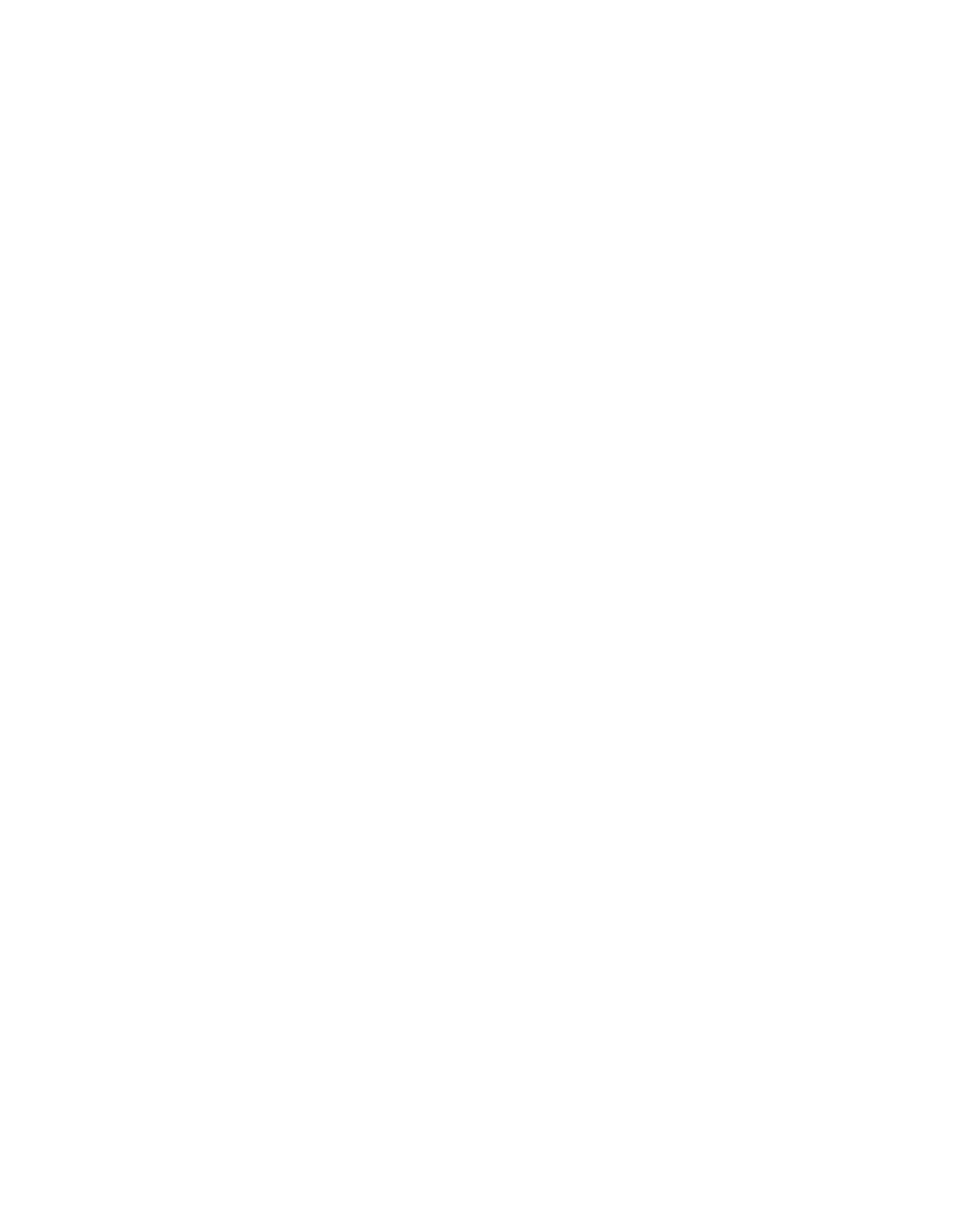#### **In the case of Tomović and Others v. Serbia,**

The European Court of Human Rights (Third Section), sitting as a Committee composed of:

 JánŠikuta, *President,*  DragoljubPopović,

 Iulia AntoanellaMotoc, *judges,* and MarialenaTsirli, *Deputy Section Registrar,* Having deliberated in private on 3 February 2015, Delivers the following judgment, which was adopted on that date:

### PROCEDURE

1. The case originated in nineteen separate applications (nos. 5327/11, 5352/11, 5364/11, 5370/11, 5381/11, 5389/11, 5390/11, 13351/11, 13353/11, 17353/11, 17376/11, 17396/11, 17399/11, 17404/11, 17418/11, 17420/11, 17422/11, 17427/11 and 17434/11) against the Republic of Serbia lodged with the Court under Article 34 of the Convention for the Protection of Human Rights and Fundamental Freedoms ("the Convention"). The applicants are all Serbian nationals, and their further personal details are set out in the Annex to this judgment.

2. The applicants were all represented by MsR.Garibović, a lawyer practising in Novi Pazar. The Serbian Government ("the Government") were represented by their Agent, Ms V. Rodić.

3. On 28 November 2013 the applications were communicated to the Government.

4. The Government objected to the examination of the applications by a Committee. After having considered the Government's objection, the Court rejects it.

### THE FACTS

#### I. THE CIRCUMSTANCES OF THE CASE

### **A. Civil proceedings brought by the applicants**

5. All the applicants were employed by *Raketa-Putnički Saobraćaj AD*, a company based in Užice (hereinafter "the debtor").

6. Since the debtor had failed to fulfil its obligations toward its employees, the applicants brought numerous separate civil claims, seeking payment of salary arrears and various social security contributions.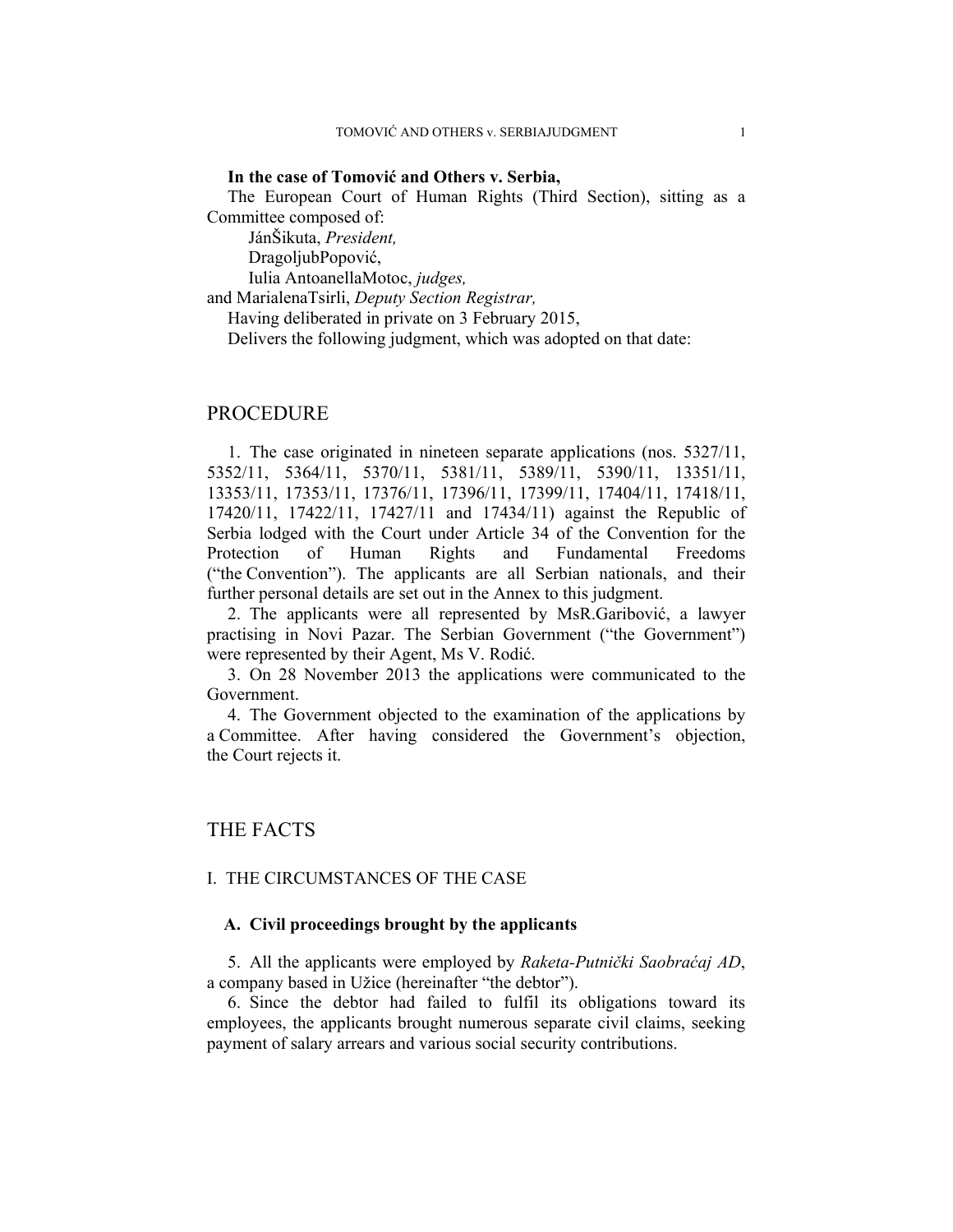7. The applicants obtained final court decisions ordering the debtor to pay them certain sums.The essential information as to the domestic proceedings in respect of each application is indicated in the annexed table.

#### **B. Insolvency proceedings**

8. On 12 July 2010 the Commercial Court (*Privredni sud*) inUžice opened insolvency proceedings in respect of the debtor. As a result, allof the ongoing enforcement proceedings against the debtor were terminated.

9. The applicants duly reported their respective claims based on the above-mentioned court decisions to the insolvency administration.

10. On 8 June 2011 the court accepted the applicants' claims.

11. On 29 July 2014 the applicants' representative informed the Court that some of the decisions at issue had been partially enforced in the insolvency proceedings.

12. The insolvency proceedings in respect of the debtor are still ongoing.

#### **C. The debtor's status**

13. The debtor, which operated as a socially-owned company, was privatised on 27 December 2002.

14. On 17 July 2007 the privatisation was annulled because the buyer in question had failed to fulfil his contractual obligations.

15. Following the annulment of the debtor's privatisation the State owned 58.18% of shares in the company.

16. On 11 December 2008 the State sold its shares to a private company.

### II. RELEVANT DOMESTIC LAW AND PRACTICE

17. The relevant domestic law concerning the status of socially-owned companies, enforcement and insolvency proceedings are outlined in the cases of *R. Kačapor and Others v. Serbia*, nos. 2269/06 *et al*., §§ 57-64 and §§ 71-76, 15 January 2008 and *Jovičić and Others v. Serbia* (dec.), no. 37270/11, §§ 88-93, 15 October 2013. Furthermore, the case-law of the Constitutional Court in respect of socially-owned companies, together with the relevant provisions concerning constitutional appeals and the privatisation of socially-owned companies, are outlined in theadmissibility decision in *Marinković v. Serbia* (dec.), no. 5353/11, §§ 26-29 and§§ 31-44, 29 January 2013;and the judgment in *Marinković v. Serbia*, no. 5353/11, §§ 29-32, 22 October 2013.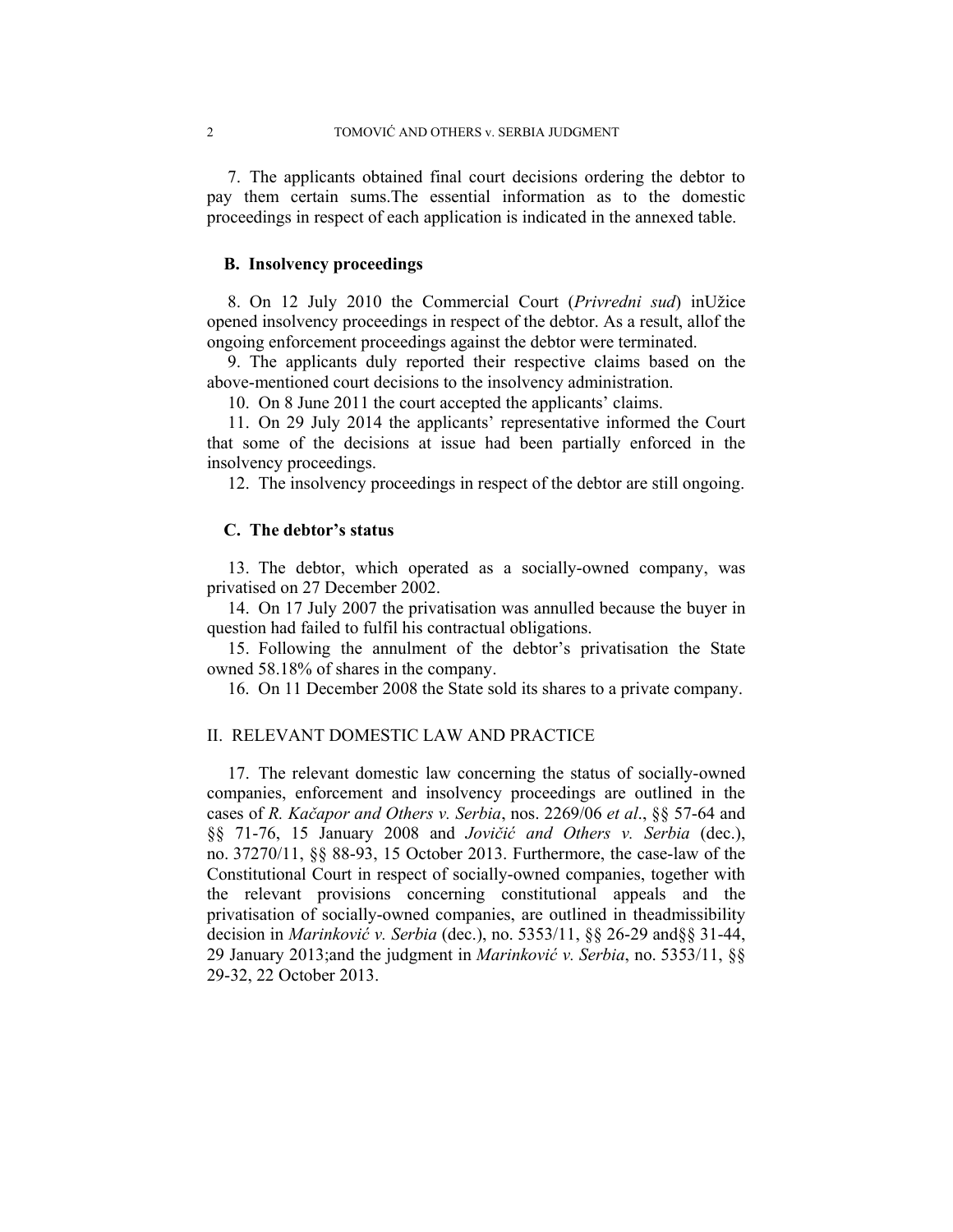## THE LAW

#### I. JOINDER OF THE APPLICATIONS

18. The Court considers that, in accordance with Rule 42 § 1 of the Rules of the Court, the applications should be joined, given their common factual and legal background.

### II. ALLEGED VIOLATION OF ARTICLES 6 AND 13 OF THE CONVENTION AND ARTICLE 1 OF PROTOCOL No. 1 TO THE **CONVENTION**

19. The applicants complained of the respondent State's failure to enforce final court decisions rendered in their favour against the debtor and of the lack of an effective remedy in that connection. The relevant provisions of Articles 6 § 1 and 13 of the Convention, as well as Article 1 of Protocol No. 1 read as follows:

#### **Article 6 § 1**

"In the determination of his civil rights and obligations ..., everyone is entitled to a fair and public hearing within a reasonable time by an independent and impartial tribunal established by law."

#### **Article 1 of Protocol No. 1**

"Every natural or legal person is entitled to the peaceful enjoyment of his possessions. No one shall be deprived of his possessions except in the public interest and subject to the conditions provided for by law and by the general principles of international law.

The preceding provisions shall not, however, in any way impair the right of a State to enforce such laws as it deems necessary to control the use of property in accordance with the general interest or to secure the payment of taxes or other contributions or penalties."

#### **Article 13**

"Everyone whose rights and freedoms as set forth in [the] Convention are violated shall have an effective remedy before a national authority notwithstanding that the violation has been committed by persons acting in an official capacity."

#### **A. Admissibility**

20. The Government argued that the applications were incompatible *ratione personae* with the provisions of the Convention and/or that they were inadmissible on non-exhaustion grounds.

21. The Court recalls that it has already considered similar arguments and rejected them (see, for example, the judgmentsin *R. Kačapor*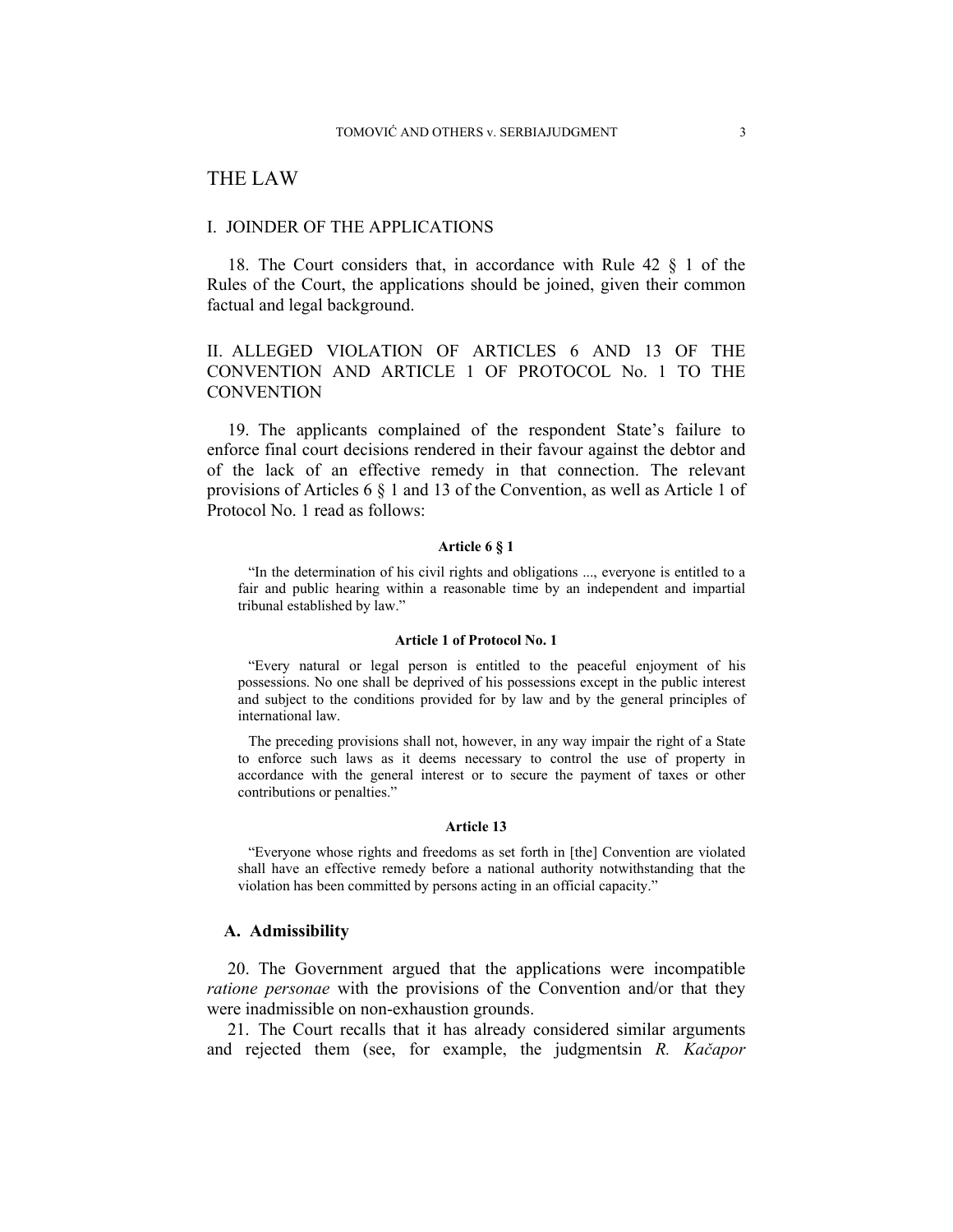*and Others*, § 114 and*Marinković*, § 39, both cited above; and the decisions in*Marinković*, § 59 and *Jovičić*, § 102, both cited above). It sees no reason to depart from this approach in the present cases. Therefore, the Court decides to reject the Government's admissibility objections.

22. As the applicationsare neither manifestly ill-founded within the meaning of Article 35  $\S$  3 (a) of the Convention nor inadmissible on any other grounds, they must be declared admissible.

#### **B. Merits**

23. The Court notes that the final court decisions rendered in the applicants' favour remain unenforced to the present date.

24. The Court observes that it has frequently found violations of Article 6 of the Convention and/or Article 1 of Protocol No. 1 to the Convention in cases raising issues similar to those raised in the present case (see *R. Kačapor and Others*, cited above, §§ 115-116 and § 120; *Marčić and Others v. Serbia,* no. 17556/05, § 60, 30 October 2007*; Crnišanin and Others v. Serbia,* nos. 35835/05, 43548/05, 43569/05 and 36986/06, §§ 123- 124 and §§ 133-134, 13 January 2009*; Rašković and Milunović v. Serbia,*  nos. 1789/07 and 28058/07, § 74 and § 79, 31 May 2011*;* and *Adamović v. Serbia*, no. 41703/06, § 41, 2 October 2012).

25. Having examined all the material submitted to it, the Court considers that the Government have not put forward any fact or convincing argument capable of persuading it to reach a different conclusion in the present case. There has, accordingly, been a violation of Article 6  $\S$  1 of the Convention and Article 1 of Protocol No. 1.

26. Having reached this conclusion, the Court does not find it necessary to examine essentially the same complaint under Article 13 of the Convention (see *mutatis mutandis*, *Kin-Stib and Majkić v. Serbia*, no. 12312/05, § 90, 20 April 2010).

### III. APPLICATION OF ARTICLE 41 OF THE CONVENTION

27. Article 41 of the Convention provides:

"If the Court finds that there has been a violation of the Convention or the Protocols thereto, and if the internal law of the High Contracting Party concerned allows only partial reparation to be made, the Court shall, if necessary, afford just satisfaction to the injured party."

#### **A. Damage,costs and expenses**

28. The applicants requested that the State be ordered to pay, from its own funds, the sums awarded by the final court decisions rendered in their favour,as well as the costs of the enforcement proceedings,plus 5,000 euros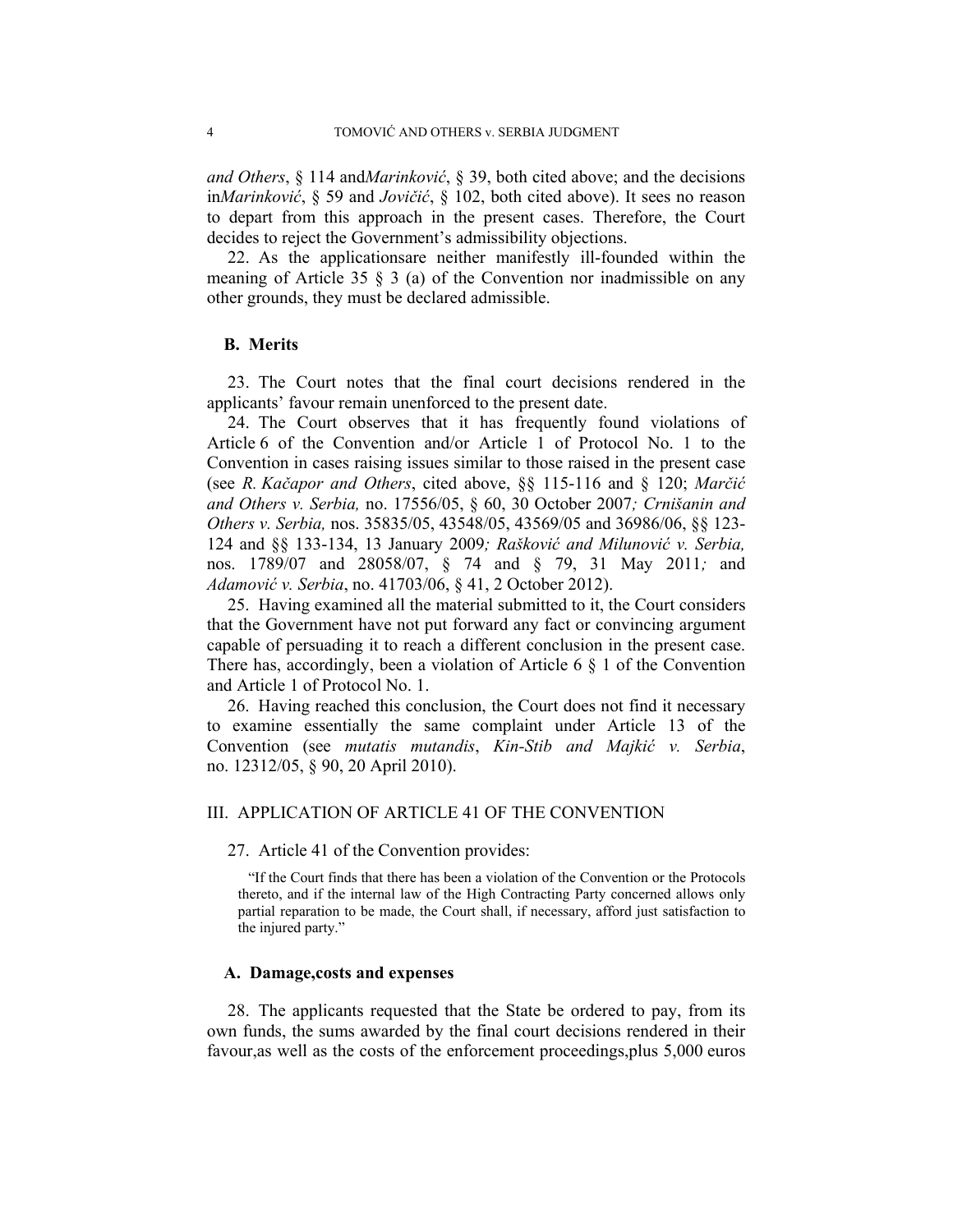(EUR)in respect of non-pecuniary damage to each of them. The applicants also claimed EUR 450each for the legal costs incurred before the Court.

29. The Government considered the claims excessive and unjustified.

30. Having regard to the violations found in the present case and its own case-law (*R. Kačapor and Others,* §§ 123-26, and *Crnišanin and Others*, § 139, both cited above), the Court finds that the Government should pay the applicants the sums awarded inthe court decisionsspecified in the Annex, less any amounts which may have already been paid in this regard.

31. As regards non-pecuniary damage, the Court considers that the applicants sustained some non-pecuniary loss arising from the breaches of the Convention found in this case. The particular amount claimed, however, is excessive. Making its assessment on an equitable basis, as required by Article 41 of the Convention, the Court considers it reasonable to award EUR 2,000 to each applicant to cover any non-pecuniary damage, as well as costs and expenses (see *Stošić v. Serbia*, no. 64931/10, §§ 66 and 67, 1 October 2013).

#### **B. Default interest**

32. The Court considers it appropriate that the default interest rate should be based on the marginal lending rate of the European Central Bank, to which should be added three percentage points.

# FOR THESE REASONS, THE COURT, UNANIMOUSLY,

- 1. *Decides* to join the applications;
- 2. *Declares*the applications admissible;
- 3. *Holds* that there has been a violation ofArticle 6 of the Convention and of Article 1 of Protocol No. 1 to the Convention;
- 4. *Holds*that there is no need to examine the complaint under Article 13of the Convention;
- 5. *Holds*

(a) that the respondent State is to pay the applicants, within three months, the sums awarded in the final domestic judgmentsrendered in their favourspecified in the Annex, as well as the established costs of the enforcement proceedings, less any amounts which may have already been paid on this basis;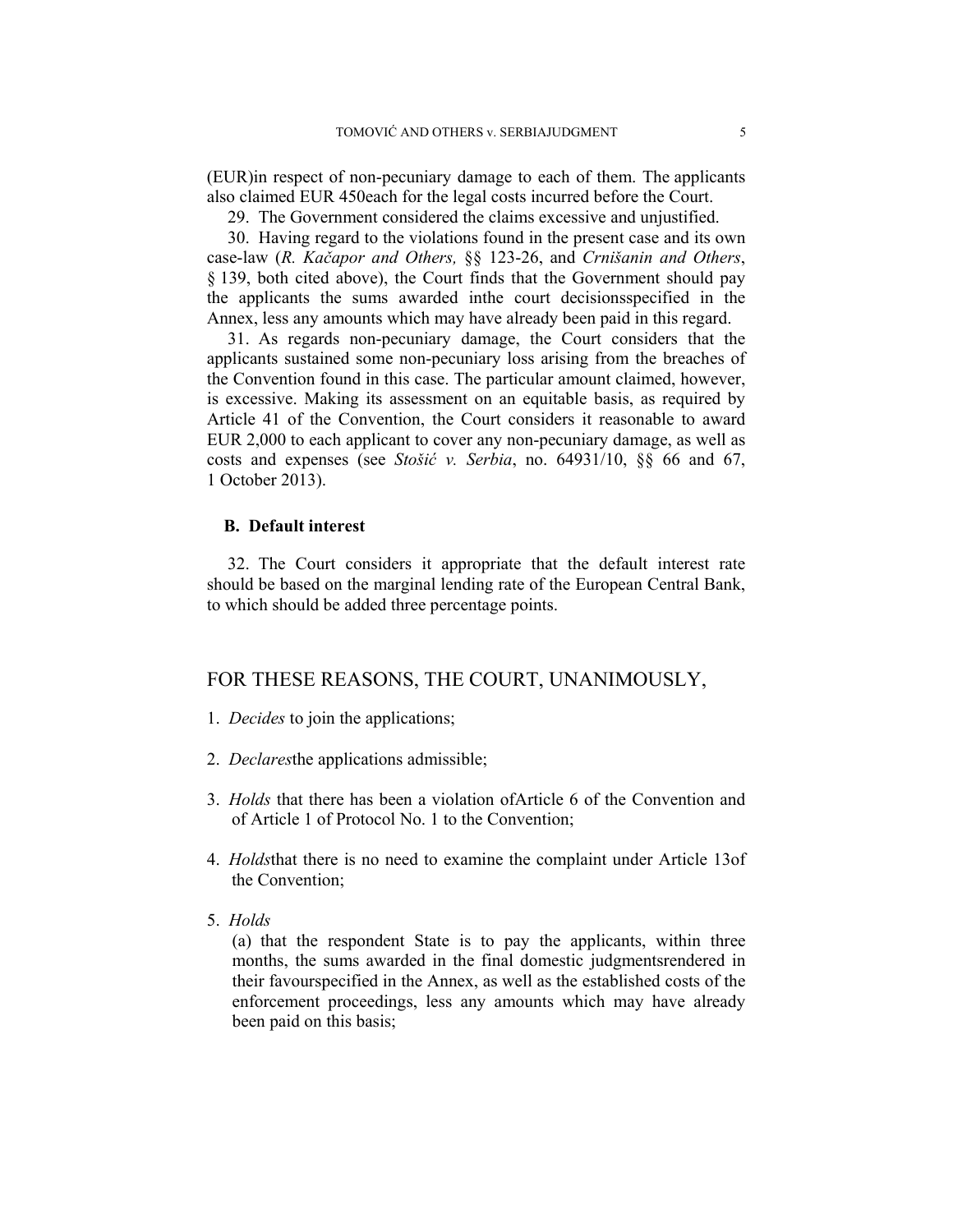(b) that the respondent State is to pay each applicant, within the same period, EUR 2,000 (two thousand euros) in respect of non-pecuniary damage, costs and expenses, plus any tax that may be chargeable on this amount, which is to be converted into the currency of the respondent State at the rate applicable at the date of settlement;

(c) that from the expiry of the above-mentioned three months until settlement simple interest shall be payable on the above amount at a rate equal to the marginal lending rate of the European Central Bank during the default period plus three percentage points;

6. *Dismisses*the remainder of the applicants' claim for just satisfaction.

Done in English, and notified in writing on 24 February 2015, pursuant to Rule 77 §§ 2 and 3 of the Rules of Court.

 MarialenaTsirli JánŠikuta Deputy Registrar President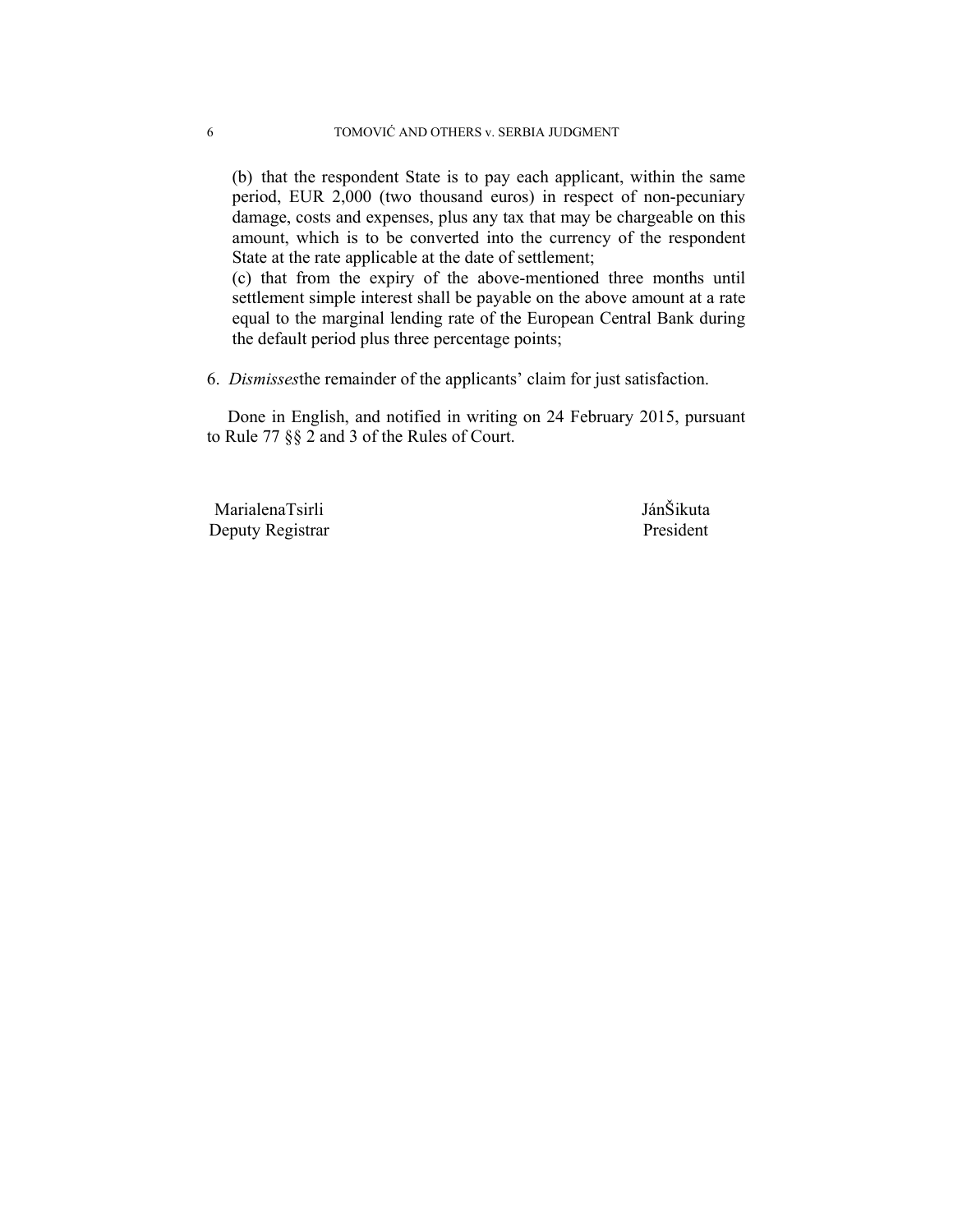### **ANNEX**

| No. | <b>Application</b><br>no. and | <b>Applicant name</b><br>date of birth | <b>Domestic</b><br>decision details | Date when the<br>decision became | Details of the<br>enforcement order /  |
|-----|-------------------------------|----------------------------------------|-------------------------------------|----------------------------------|----------------------------------------|
|     | date of<br>introduction       |                                        |                                     | final                            | claim in the insolvency<br>proceedings |
| 1.  | 5327/11<br>30/12/2010         | Siniša TOMOVIĆ<br>04/02/1952           | Užice<br>22/10/2007                 | 25/12/2007                       | Užice<br>20/07/2010                    |
| 2.  | 5352/11<br>30/12/2010         | Radoje JOVANOVIĆ<br>17/11/1955         | Užice<br>06/08/2007                 | 09/09/2007                       | Požega<br>20/03/2009                   |
| 3.  | 5364/11<br>30/12/2010         | Stevan BRKOVIĆ<br>13/11/1949           | Užice<br>02/03/2007<br>13/09/2007   | 22/03/2007<br>09/10/2007         | Požega<br>04/02/2008<br>20/03/2009     |
| 4.  | 5370/11<br>30/12/2010         | <b>Goran MARINKOVIĆ</b><br>26/11/1960  | Užice<br>13/09/2007                 | 09/10/2007                       | Požega<br>24/03/2009                   |
| 5.  | 5381/11<br>31/12/2010         | Milun ĆITIĆ<br>18/11/1959              | Užice<br>16/10/2007<br>31/01/2008   | 29/11/2007<br>15/02/2008         | Požega<br>29/09/2009<br>03/03/2009     |
| 6.  | 5389/11<br>30/12/2010         | Milenko PAŠIĆ<br>21/10/1979            | Užice<br>17/09/2007                 | 09/10/2007                       | Požega<br>20/03/2009                   |
| 7.  | 5390/11<br>30/12/2010         | Miloje MLAĐENOVIĆ<br>04/10/1973        | Užice<br>13/09/2007                 | 10/10/2007                       | Požega<br>15/04/2008                   |
| 8.  | 13351/11<br>30/12/2010        | Milan JOVIČIĆ<br>30/12/1957            | Užice<br>16/10/2007                 | 29/11/2007                       | Požega<br>24/09/2009                   |
| 9.  | 13353/11<br>30/12/2010        | Velisav KOSTIĆ<br>11/02/1953           | Užice<br>24/10/2007                 | 29/11/2007                       | Požega<br>30/09/2009                   |
| 10. | 17353/11<br>29/12/2010        | Zlatko PETROVIĆ<br>06/01/1971          | Užice<br>10/10/2007                 | 29/11/2007                       | Kosjerić<br>30/04/2009                 |
| 11. | 17376/11<br>29/12/2010        | Zoran BATAKOVIĆ<br>27/03/1965          | Užice<br>06/08/2007                 | 19/09/2007                       | Požega<br>20/03/2009                   |
| 12. | 17396/11<br>29/12/2010        | Zoran OSTOJIĆ<br>12/05/1961            | Užice<br>03/08/2007                 | 16/09/2007                       | Požega<br>06/07/2009                   |
| 13. | 17399/11<br>29/12/2010        | Milun OSTOJIĆ<br>06/08/1963            | Užice<br>29/06/2007                 | 10/10/2007                       | Požega<br>07/07/2009                   |